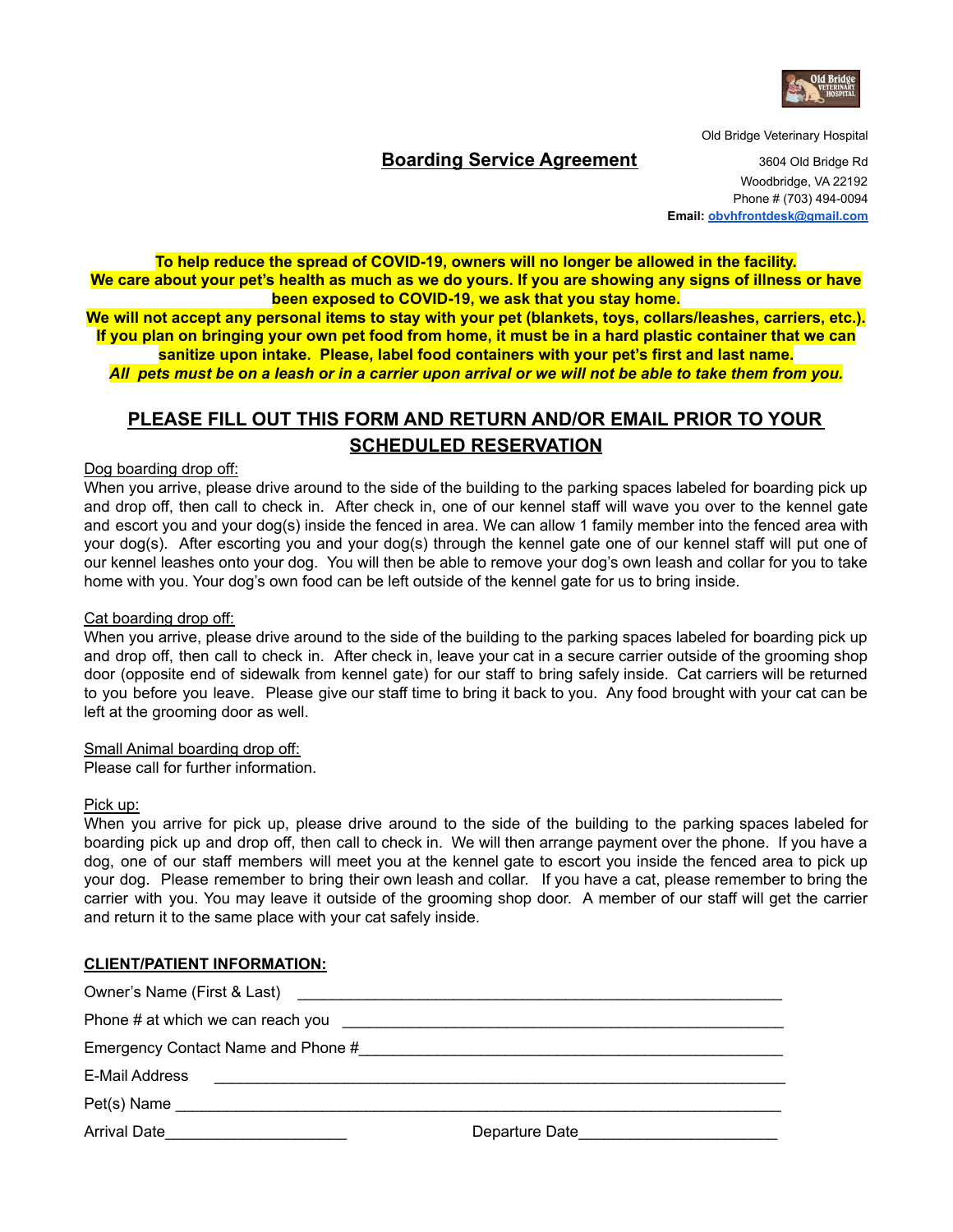## **FEEDING INSTRUCTIONS:**

| If your pet is prone to gastrointestinal issues or is on a special diet, please be sure to bring your pet's own food as                             |
|-----------------------------------------------------------------------------------------------------------------------------------------------------|
| a sudden change in diet may worsen these issues or cause diarrhea which we will treat at the owner's expense.                                       |
| Kennel food (Hill's Science Diet)<br>Will we be feeding our food or your pet's own food?<br>I brought my                                            |
| pet's own food                                                                                                                                      |
| 1x day<br>2x day<br>3x day<br>How often would you like us to feed you pet?                                                                          |
| Morning (7am-9am)<br>Afternoon (12pm-2pm)<br>If only 1x day, would you like us to feed in the                                                       |
| Evening (5pm-7pm)                                                                                                                                   |
|                                                                                                                                                     |
| <b>MEDICATION INSTRUCTIONS:</b>                                                                                                                     |
| *Additional fees apply. Please consult a staff member for more details*                                                                             |
| Is your pet currently taking any medications that will need to be administered while boarding?<br>No<br>Yes                                         |
| #1 MEDICATION:                                                                                                                                      |
| Medication Name/Strength:                                                                                                                           |
| How much? (Dose): __________                                                                                                                        |
| 2x day<br>How often is medication given?<br>3x day<br>Other<br>1x day                                                                               |
| Afternoon (12pm-2pm)<br>What time of day are meds given:<br>Morning (7am-9am)                                                                       |
| Evening (5pm-7pm)                                                                                                                                   |
| #2 MEDICATION:                                                                                                                                      |
| Medication Name/Strength:<br><u> 1980 - Jan Barbarat, manazarta da kasas da kasas da kasas da kasas da kasas da kasas da kasas da kasas da kasa</u> |
| How much? (Dose): ___________                                                                                                                       |
| How often is medication given?<br>2x day<br>3x day<br>Other<br>1x day                                                                               |
| Afternoon (12pm-2pm)<br>What time of day are meds given:<br>Morning (7am-9am)                                                                       |
| Evening (5pm-7pm)                                                                                                                                   |
| #3 MEDICATION:                                                                                                                                      |
| Medication Name/Strength: Medication Name/Strength:                                                                                                 |
| How much? (Dose):                                                                                                                                   |
| 3x day<br>How often is medication given?<br>2x day<br>Other<br>1x day                                                                               |
| What time of day are meds given:<br>Morning (7am-9am)<br>Afternoon (12pm-2pm)                                                                       |
| Evening (5pm-7pm)                                                                                                                                   |
| <b>ADDITIONAL SERVICES:</b>                                                                                                                         |
| *The following services may be provided for an additional fee. Please consult with a staff member for pricing.*                                     |
| Would you like your dog to receive a bath from our kennel staff during their stay?<br>No<br>Yes                                                     |
| ** Our boarding facility does not offer cat baths. Prior arrangements must be made with our grooming                                                |
| department.**                                                                                                                                       |
| Would you like your pet to receive a nail trim from our kennel staff during their stay?<br>No<br>Yes                                                |